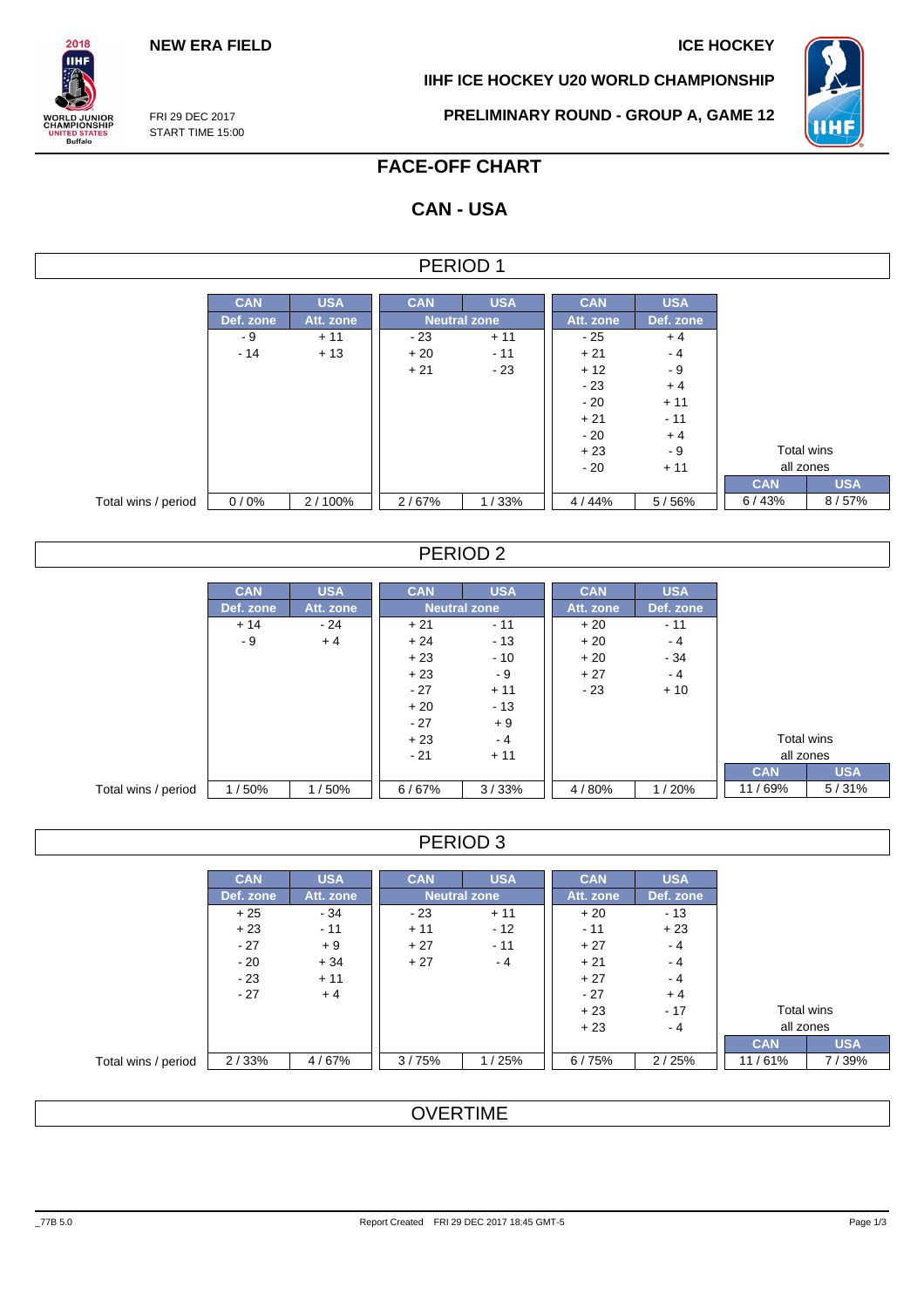### **NEW ERA FIELD ICE HOCKEY**

# $2018$ **IIHF WORLD JUNIOR<br>CHAMPIONSHIP<br>UNITED STATES<br>Buffalo**

### **IIHF ICE HOCKEY U20 WORLD CHAMPIONSHIP**



### **PRELIMINARY ROUND - GROUP A, GAME 12**

FRI 29 DEC 2017 START TIME 15:00

|                     | <b>CAN</b> | <b>USA</b> | <b>CAN</b>     | <b>USA</b>          | <b>CAN</b> | <b>USA</b> |            |            |
|---------------------|------------|------------|----------------|---------------------|------------|------------|------------|------------|
|                     | Def. zone  | Att. zone  |                | <b>Neutral zone</b> |            | Def. zone  |            |            |
|                     | $-16$      | $+11$      | $+23$          | $-11$               |            |            |            |            |
|                     |            |            | $-27$          | $+4$                |            |            |            |            |
|                     |            |            | $+23$<br>$-11$ |                     |            |            | Total wins |            |
|                     |            |            | $-27$          | $+4$                |            |            | all zones  |            |
|                     |            |            |                |                     |            |            | <b>CAN</b> | <b>USA</b> |
| Total wins / period | $0/0\%$    | / 100%     | 2/50%          | 2/50%               |            |            | 2/40%      | 3/60%      |

| <b>TOTAL</b>      |            |            |            |                     |           |           |            |            |  |  |  |  |
|-------------------|------------|------------|------------|---------------------|-----------|-----------|------------|------------|--|--|--|--|
|                   | <b>CAN</b> | <b>USA</b> | <b>USA</b> | Total wins          |           |           |            |            |  |  |  |  |
|                   | Def. zone  | Att. zone  |            | <b>Neutral zone</b> | Att. zone | Def. zone | all zones  |            |  |  |  |  |
|                   |            |            |            |                     |           |           | <b>CAN</b> | <b>USA</b> |  |  |  |  |
| Total wins / game | 3/27%      | 8/73%      | 13/65%     | 7/35%               | 14 / 64%  | 8/36%     | 30/57%     | 23 / 43%   |  |  |  |  |